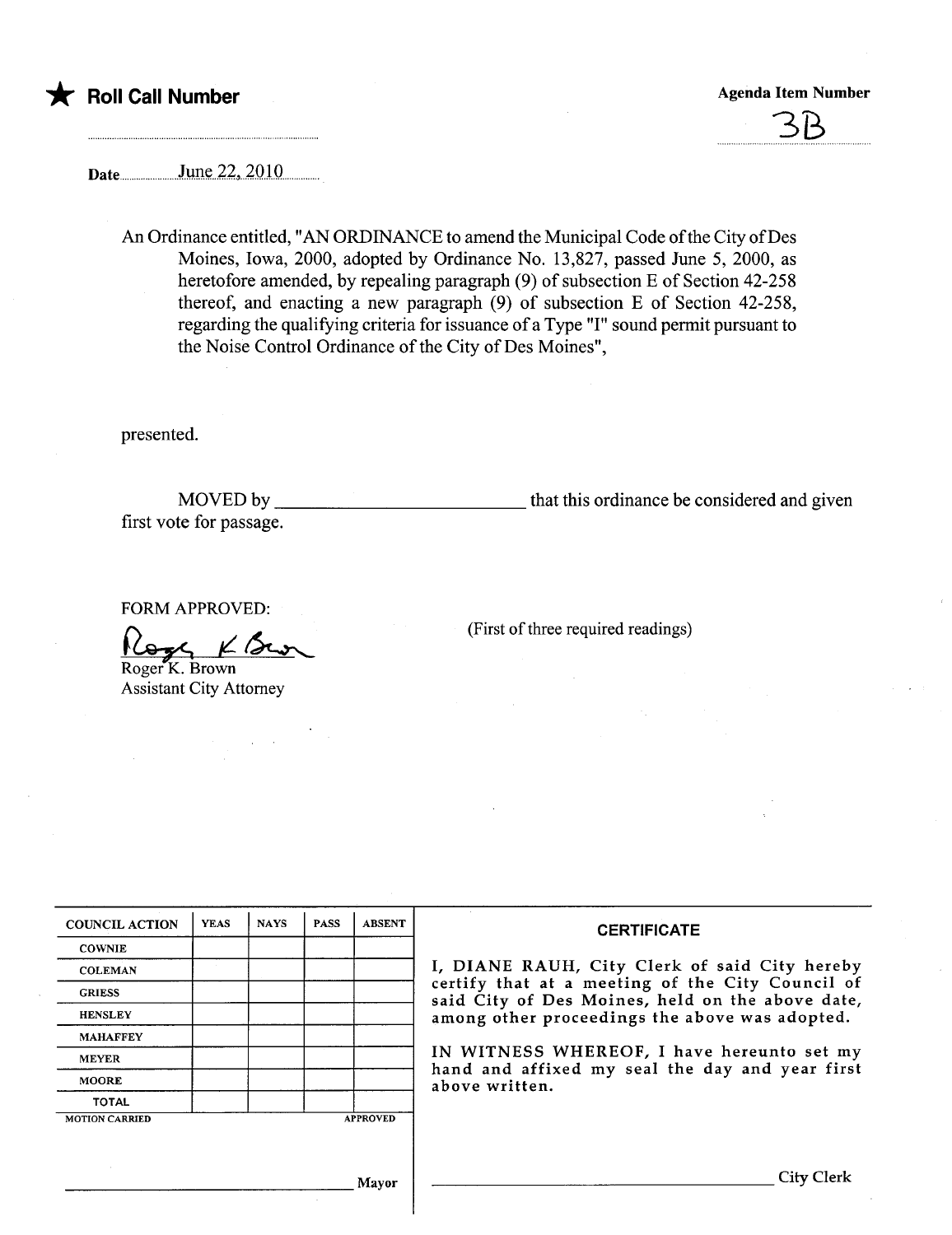## ORDINANCE NO.

AN ORDINANCE to amend the Municipal Code of the City of Des Moines, Iowa, 2000, adopted by Ordinance No. 13,827, passed June 5, 2000, as heretofore amended, by repealing paragraph (9) of subsection E of Section 42-258 thereof, and enacting a new paragraph (9) of subsection E of Section 42-258, regarding the qualifying criteria for issuance of a Type "I" sound permit pursuant to the Noise Control Ordinance of the City of Des Moines.

BE IT ORDAINED by the City Council of the City of Des Moines, Iowa:

Section 1. That the Municipal Code of the City of Des Moines, Iowa, 2000, adopted by

Ordinance No. 13,827, passed June 5, 2000, as amended by Ordinance No. 14,746 passed February

25,2008, by Ordinance No. 14,752 passed April 7, 2008, by Ordinance No. l4,774 passed June 9,

2008, and by Ordinance No. 14,868 passed July 27,2009, be and is hereby amended by repealing

paragraph (9) of subsection E of Section 42-258 thereof, and enacting a new paragraph (9) of

subsection E of Section 42-258, regarding the qualifying criteria for issuance of a Type "I" sound

permit pursuant to the Noise Control Ordinance of the City of Des Moines, as follows:

## Sec. 42-258. Sound equipment, sound amplifying equipment and construction equipment.

- (E) Application standards. The following are general standards for the type of permit:
- . . .

 $\ddotsc$ 

(9) Type "I" permit- Waterworks Park and Zoo.

A type "I" permit may be issued for amplification equipment for live performances held in Waterworks Park or in the Blank Park Zoo Foundation Parcel, emitting music or human speech, at a level not greater than 85 decibels when measured at the nearest residence. A type "I" permit is effective for one or two days and for the hours of 9:00 a.m. and 10:00 p.m. Sunday through Thursday, and between the hours of 9:00 a.m. and 12:00 midnight on Friday and Saturday, the Sunday of Memorial Day weekend, Labor Day weekend and the Fourth of July should it fall on a Sunday. Additionally the stage and sound equipment for any live performances held in Waterworks Park shall be set up facing the northeast causing the sound to be directed through the park and away from residential areas. The stage and sound equipment for any live performances held on the Blank Park Zoo